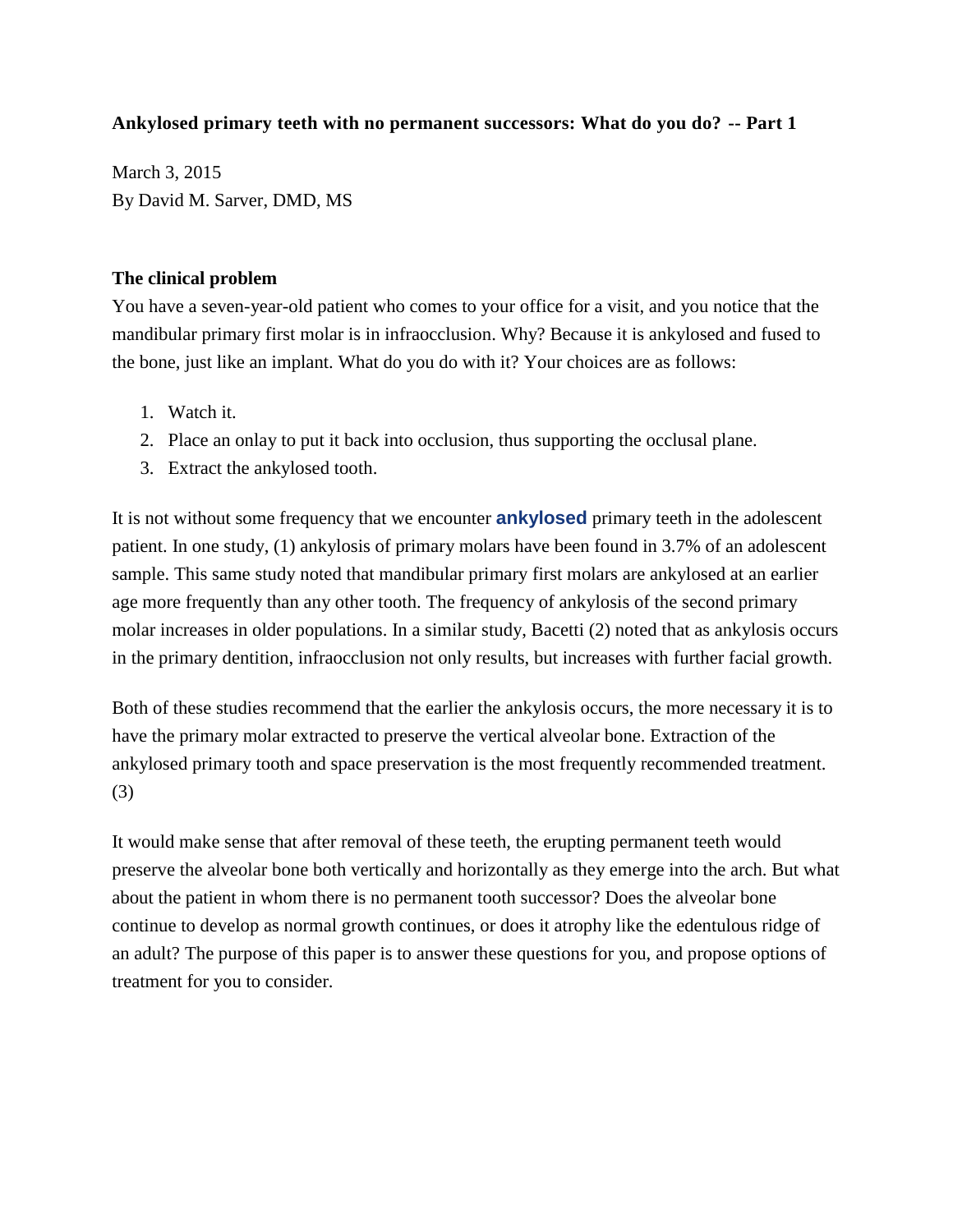

**Figure 1:** *This 9-year-old female* 

*had ankylosed primary 1st and 2nd molars, resulting in arrested alveolar bone development. She had been under routine observation by her dentist, who grew concerned with the development of the bilateral open bites.*



**Figure 2:** *The panoramic film* 

*reflected the ankylosis and the fact that none of these teeth had permanent successors.*

This nine-year-old patient had both maxillary and mandibular primary first and second molars bilaterally ankylosed. By age 9, the dentist became quite concerned that further observation might be the treatment of choice. Because of the ankylosis and its resulting hindrance of the alveolar bone development, there was a severe, bilateral open bite (Figure 1). The panoramic film (Figure 2) revealed an alarming feature: None of these teeth had permanent successors.

For comparison, her 12-year-old sister also came for a visit. She presented with ankylosis of the maxillary and mandibular primary first and second molars as well. Because she was three years older, her ankylosis was even more severe (Figure 3). She was also under observation, and her panoramic film (Figure 4) demonstrated what happens over time—the teeth were practically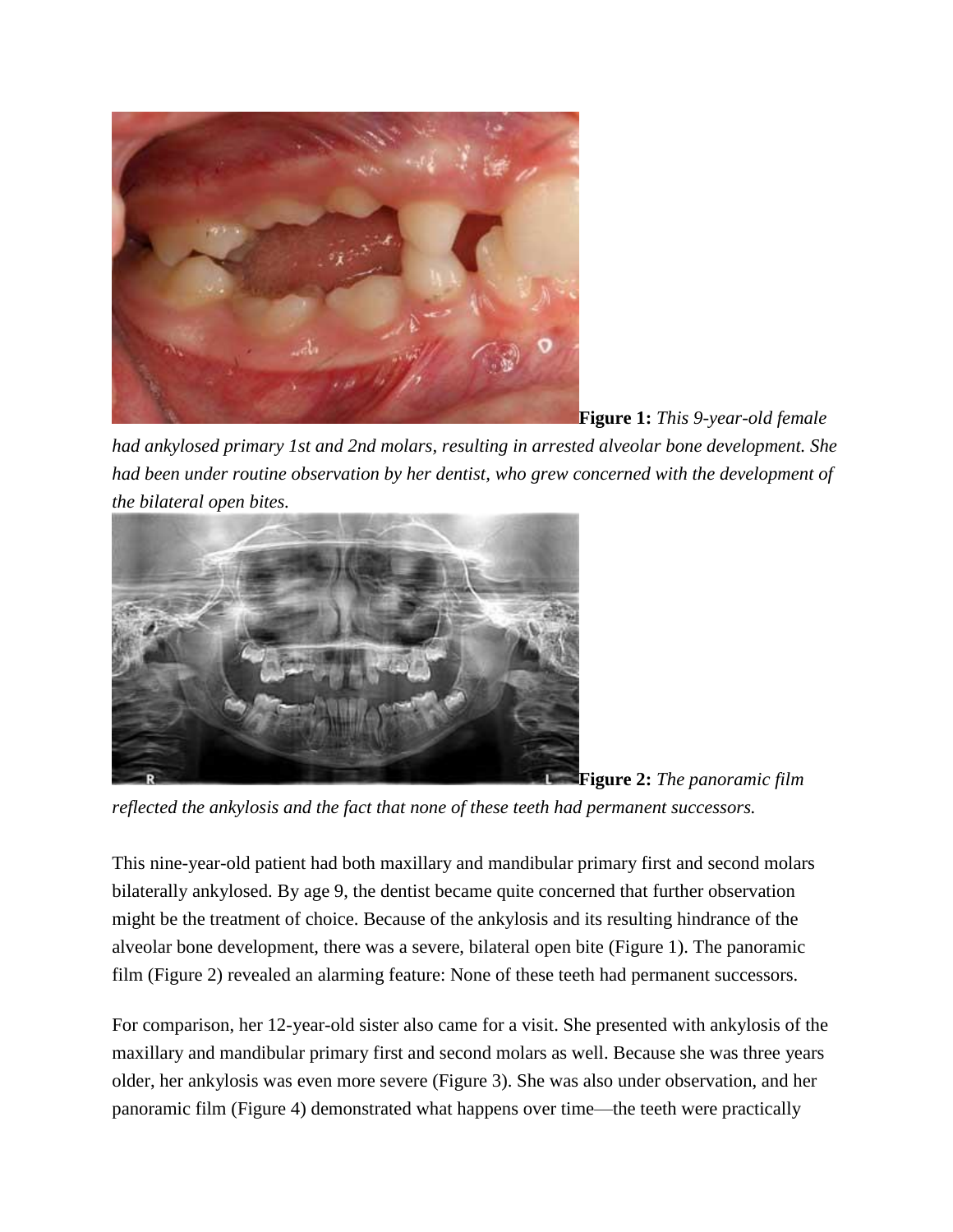submerged beneath the alveolar bone. It is clear that if left alone, her condition could possibly worsen.

This principle is illustrated in our next patient presented in Figure 5. This 24-year-old patient had ankylosed primary second molars with no permanent tooth successor. Since her dentist had chosen inaction, she was literally "watched" until the teeth were completely submerged (Figure 6)! In her case, removal of the primary teeth now obviously would produce a large alveolar defect, requiring bone grafting for an implant or orthodontic closure. Conceivably, had the teeth been removed during adolescence, her vertical alveolar bone would have been much better, although not at the same level as nonankylosed teeth would have. The order of patients was selected because they are illustrative of sequenced comparisons of the effects on nontreatment in these types of cases.



**Figure 3:** *Her 12-year-old sister also was examined, and she also presented with virtually the same set of developmental problems.*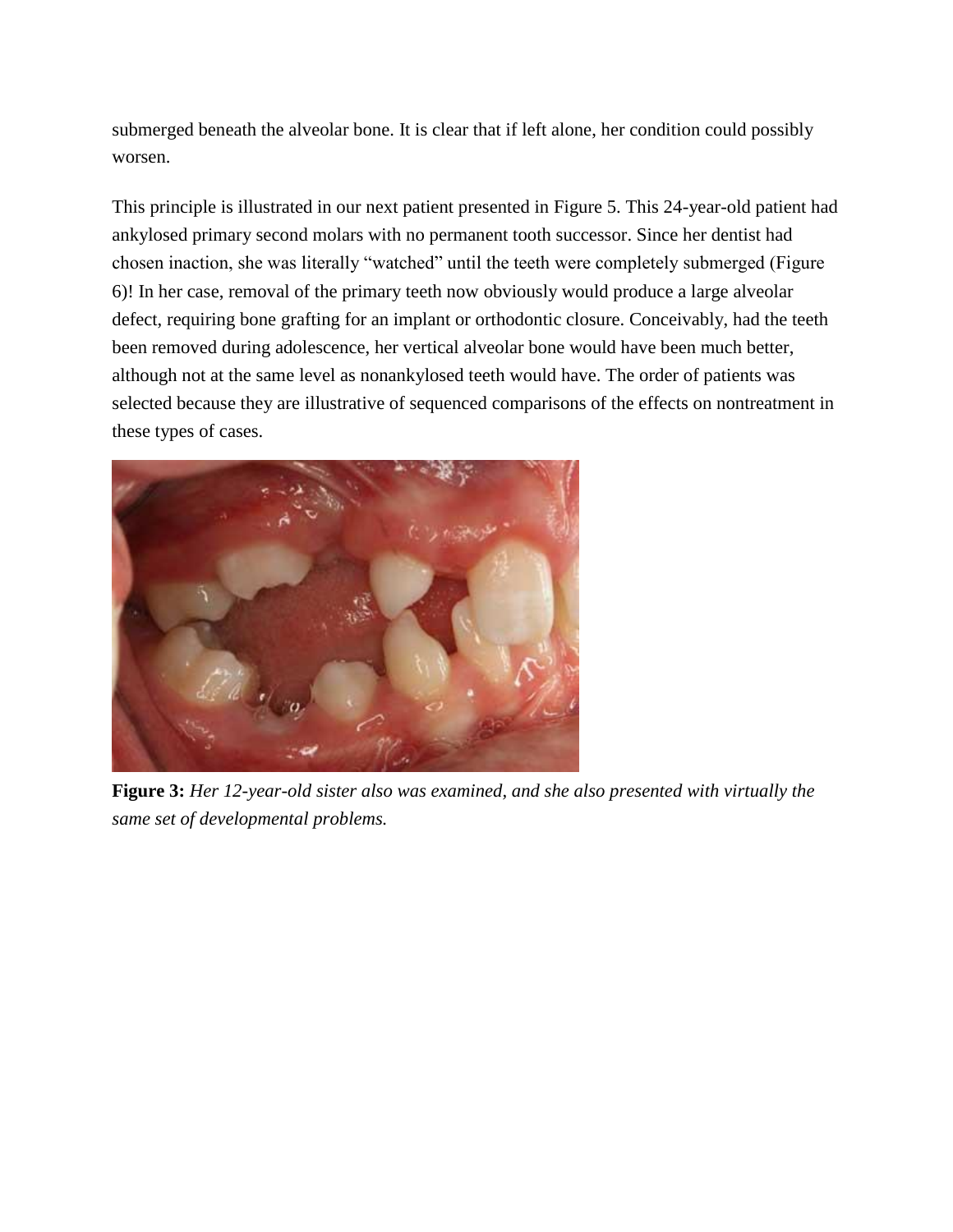

**Figure 4:** *Her panoramic film demonstrated what would be expected—the ankylosed primary teeth were practically submerged beneath the alveolar bone.*



**Figure 5:** *This 24-year-old patient had ankylosed primary second molars, and without any suggested treatment, she presented with severe submergence of the teeth.*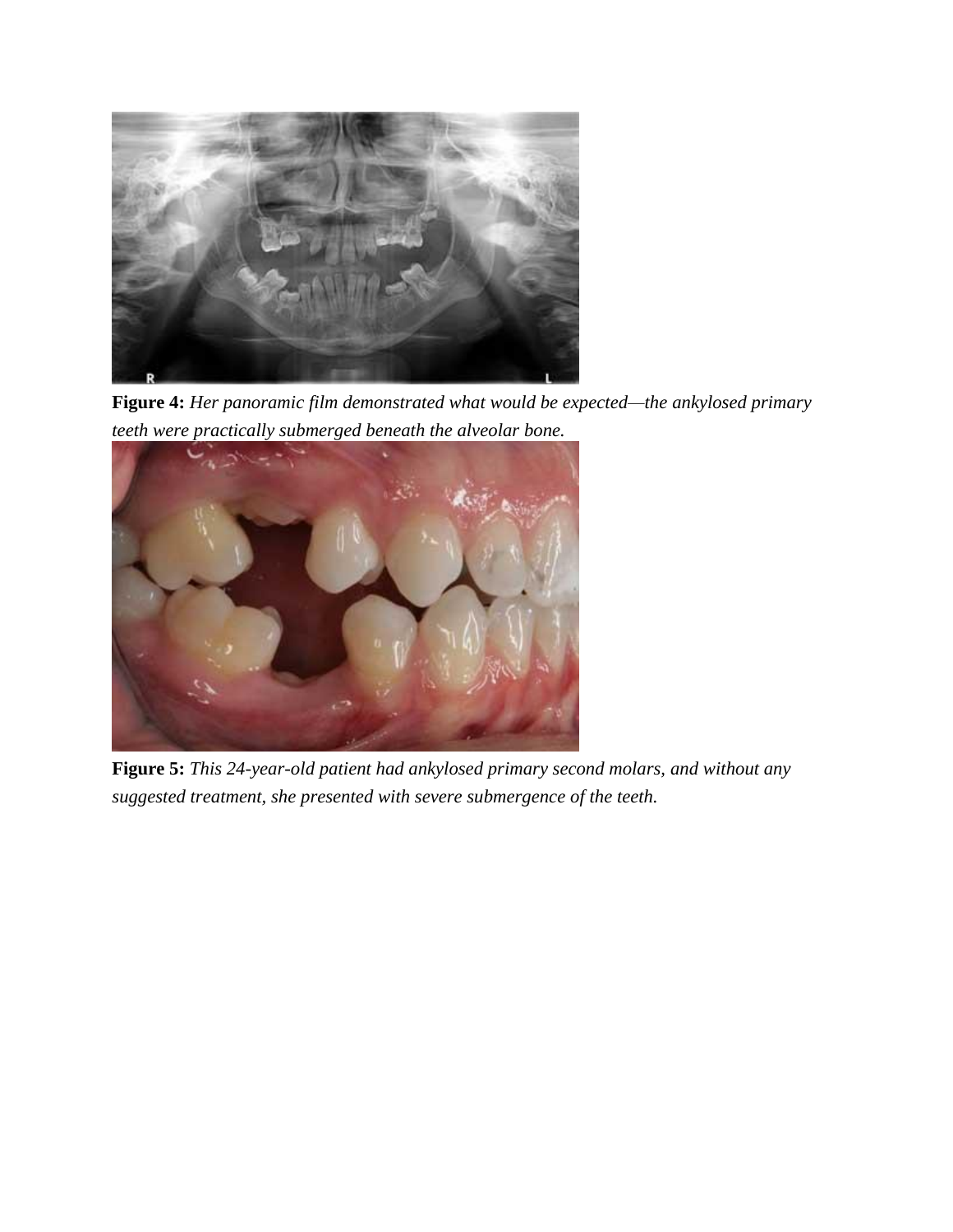

**Figure 6:** *Since no intervention was ever suggested, she was literally "watched" until the teeth were completely submerged. Removal of the primary teeth now obviously would produce a large alveolar defect, requiring bone grafting for an implant or orthodontic closure.*

# **The biology**

In a sample of patients who are missing mandibular second premolars, Ostler (4) extracted the ankylosed teeth and followed them for a seven-year period. He documented that alveolar width was reduced by 30%, but the edentulous ridge was documented to move occlusally as the adjacent teeth erupted. Donnelly and Swoope (5) demonstrated in primates that an upward pull on the periosteum in an edentulous area does result in vertical alveolar growth. In 1984, Malmgren and coworkers (6) introduced another option of treatment to consider—decoronation of the ankylosed primary tooth.



**Figure 7:** *In the decoronation technique, the crown of the tooth is removed to a depth of 2 mm*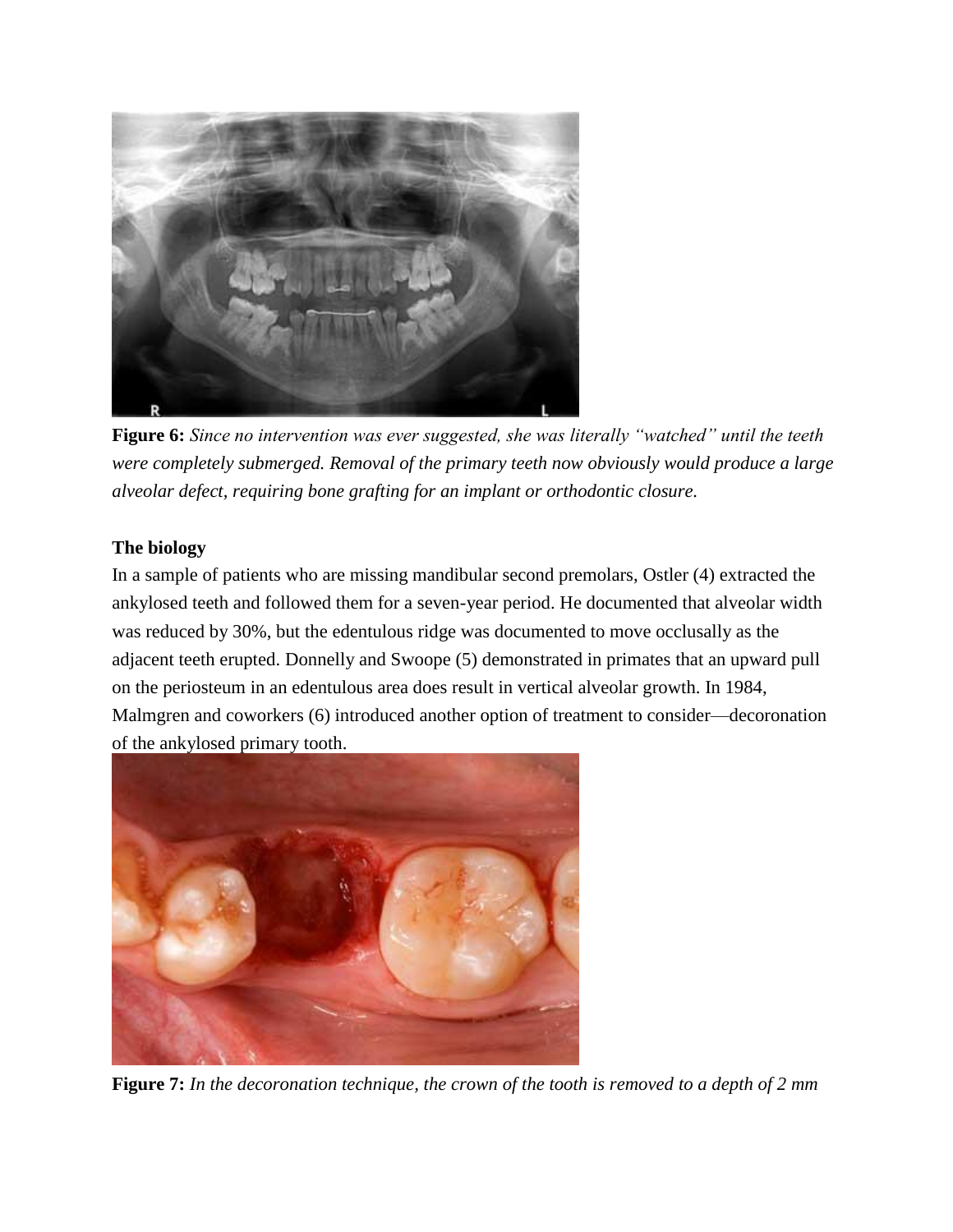*beneath the cervical bone margin. The surgical area is left open and not sutured over. A new periosteum is formed and the erupting teeth are linked with the periosteum, covering the top of the alveolar socket, which induces bone formation during normal dental eruption. (7)* In this technique, rather than extracting the primary tooth, the crown of the tooth is removed to a depth of 2 mm beneath the cervical bone margin (Figure 7). The surgical area is left open and not sutured over. A new periosteum is formed over the decoronated root, and the interdental fibers that have been severed by the decoronation procedure are reorganized between the adjacent teeth. Continued eruption of these teeth mediates marginal bone apposition via the dentalperiosteal fiber complex. The erupting teeth are linked with the periosteum covering the top of the alveolar socket, and are indirectly inserted into the alveolar crest and in the lamina propria and follows bone-inducing effects during normal dental eruption. (7) The advantage of decoronation is that this procedure, at the appropriate time, allows for the alveolar width to be maintained for years, while allowing additional vertical growth of the alveolus. (8,9)

# **The conclusion**

When the clinician is faced with the dilemma of primary tooth ankylosis without permanent tooth successors, some action is required. Extraction of the ankylosed primary tooth will prevent further deformation of the alveolus, while gaining alveolar height during dentoalveolar development. Decoronation has the same effect, but has the probable advantage of retaining more alveolar width.



*David M. Sarver, DMD, MS, received his DMD from The University of Alabama School of Dentistry and his MS in orthodontics from the University of North Carolina in 1979. He is a diplomate of the American Board of Orthodontics, a member of the Edward H. Angle Society of Orthodontists, and a fellow in both the International and American Colleges of Dentists. In addition to his private practice, Dr. Sarver has authored or co-authored more* 

*than 60 scientific articles, 14 book chapters, and his book, "Esthetics in Orthodontics and Orthognathic Surgery" was published in September 1998. He is also co-author (with Drs. Proffit and White) of the surgical text "Contemporary Treatment of Dentofacial Deformity," published by Elsevier, Inc., and co-author of the 4th and 5th editions of Proffit's classic textbook "Contemporary Orthodontics." An international lecturer, he has also been featured on national TV.*

### **References**

1. Krakowiak FJ. Ankylosed primary molars. *ASDC J Dent Child* 1978;45:288-292.